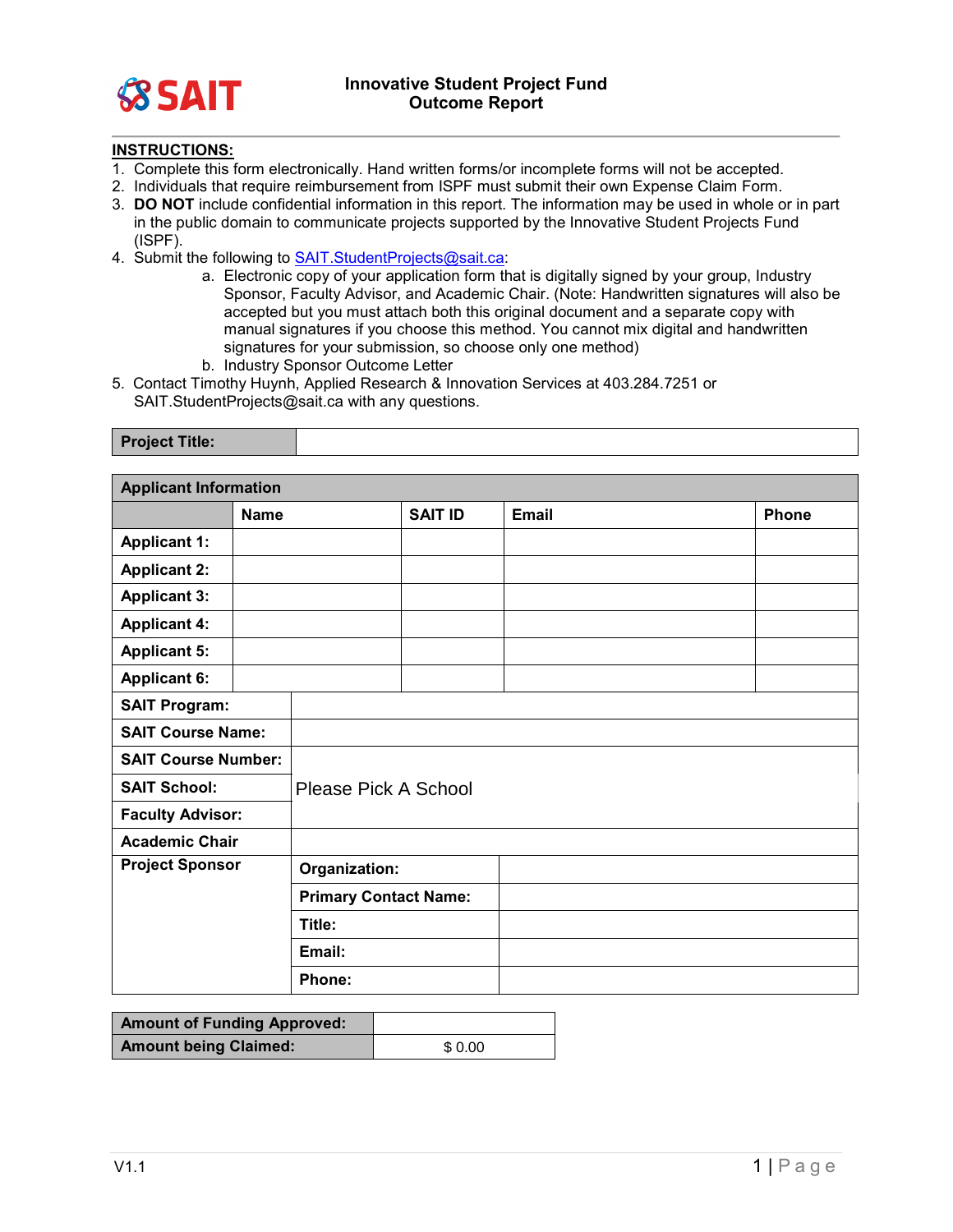

| <b>REPORT ON PROJECT ACTIVITY:</b> |
|------------------------------------|
|------------------------------------|

**1. Provide a summary "story" of your Project (i.e., Project Goal, Objectives, Deliverables, Outcomes Implemented, Benefits for students, Faculty Advisor and Project Sponsor).**

**2. Describe the work undertaken by students on the Project Team. Please also briefly comment on the roles of your various stakeholders (e.g., Project Sponsor, Faculty Advisor and others).**

**3. Describe how your project demonstrated innovative thinking.**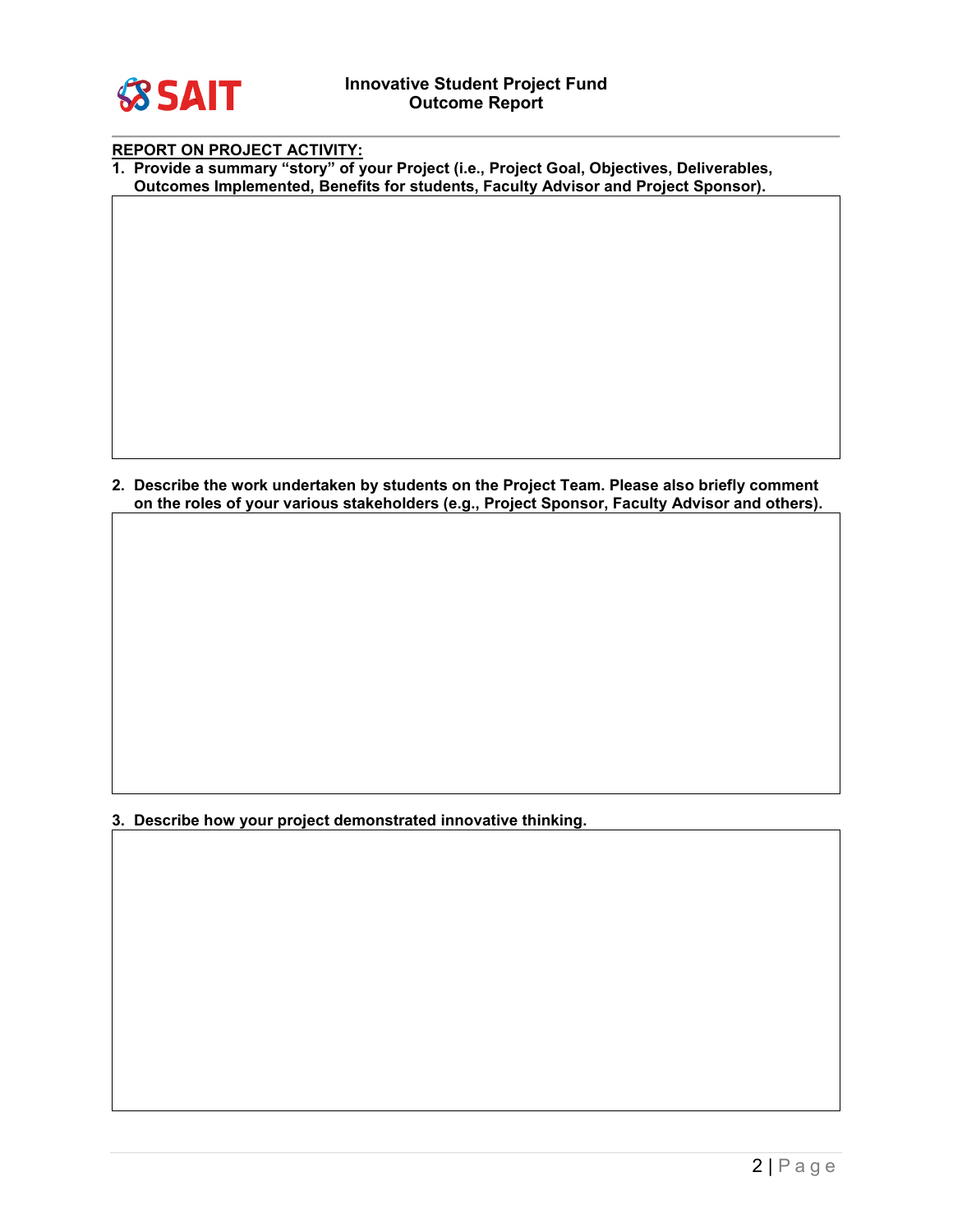

| 4. Describe how your applied research project addressed an existing industry problem. Describe |
|------------------------------------------------------------------------------------------------|
| the benefits of the project for your Project Sponsor. How has your Project assisted your       |
| Project Sponsor's applied research and development efforts?                                    |

**5. Describe your project experience. How has this Project enabled you to: a. Apply and enhance the** *knowledge and skills* **you have developed within your course/program of study at SAIT in a real-world context?** 

## **b. Gain experience?**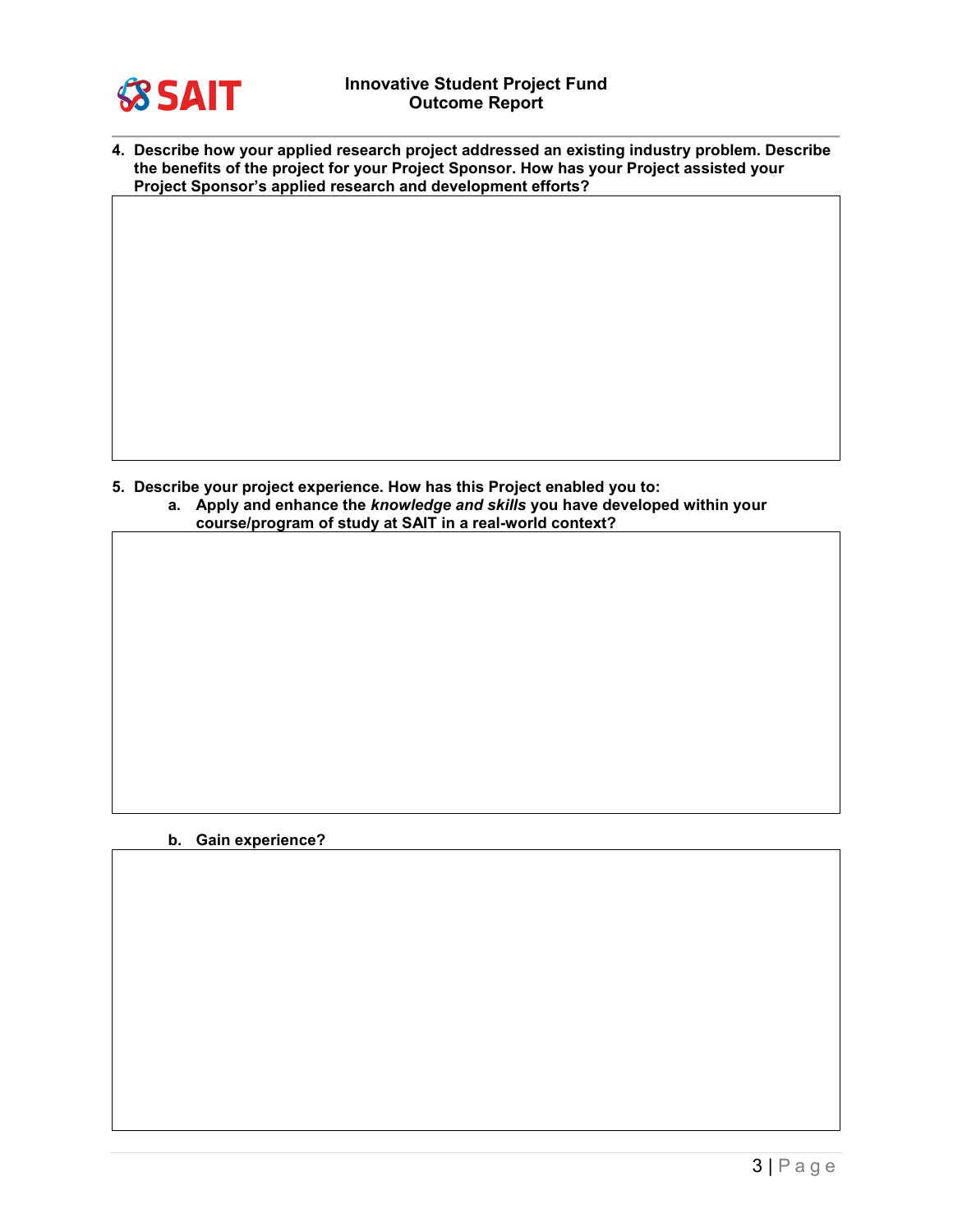

**c. Build collaborative relationships with various stakeholders (e.g., SAIT employees and students, industry and other external organizations)?**

**6. Please provide the actual budget breakdown of the project.** 

| <b>Budget Item</b>                           | <b>ISPF</b>    | <b>Project Sponsor</b><br>Contribution | <b>Other</b><br><b>Contribution</b> |
|----------------------------------------------|----------------|----------------------------------------|-------------------------------------|
|                                              | <b>Request</b> |                                        |                                     |
|                                              |                |                                        |                                     |
|                                              |                |                                        |                                     |
|                                              |                |                                        |                                     |
|                                              |                |                                        |                                     |
|                                              |                |                                        |                                     |
|                                              |                |                                        |                                     |
|                                              |                |                                        |                                     |
|                                              |                |                                        |                                     |
|                                              |                |                                        |                                     |
|                                              |                |                                        |                                     |
|                                              |                |                                        |                                     |
|                                              |                |                                        |                                     |
|                                              |                |                                        |                                     |
|                                              |                |                                        |                                     |
|                                              |                |                                        |                                     |
|                                              |                |                                        |                                     |
|                                              |                |                                        |                                     |
|                                              |                |                                        |                                     |
|                                              |                |                                        |                                     |
|                                              |                |                                        |                                     |
|                                              |                |                                        |                                     |
|                                              |                |                                        |                                     |
|                                              |                |                                        |                                     |
| <b>Total - Final ISPF Contribution Spent</b> | \$0.00         |                                        |                                     |
| Total - Final Project Sponsor Contribution   | \$0.00         |                                        |                                     |
| Total - Other Contribution                   | \$0.00         |                                        |                                     |
| <b>TOTAL PROJECT BUDGET</b>                  | \$0.00         |                                        |                                     |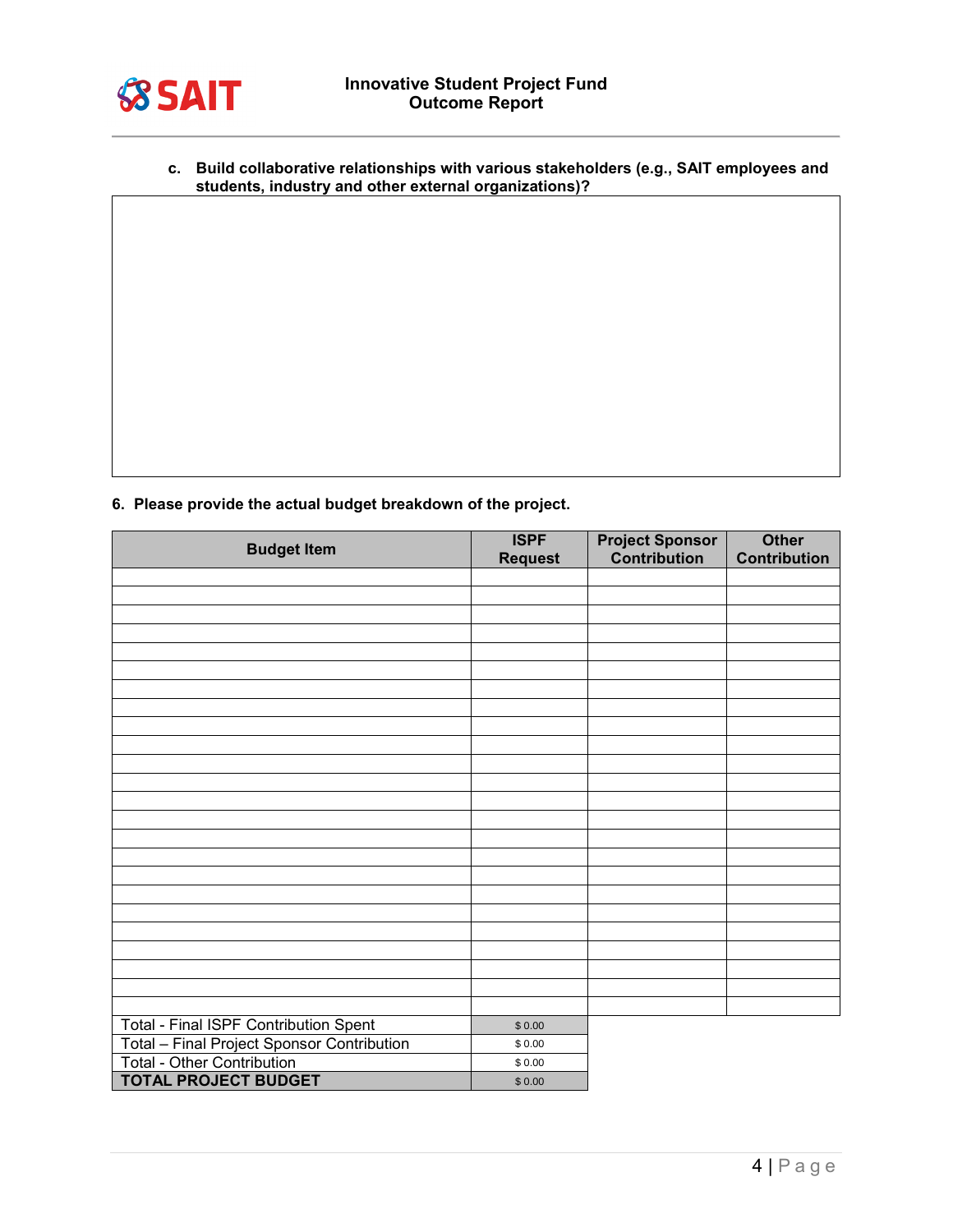

**7. Provided summary of reimbursements and expense claims forms:**

| Individual  |              | <b>Amount Claimed</b> | <b>Expense Claim</b><br><b>Form Submitted</b> |              |
|-------------|--------------|-----------------------|-----------------------------------------------|--------------|
|             |              |                       | $\blacksquare$ Yes                            | $\square$ No |
|             |              |                       | $\Box$ Yes                                    | $\square$ No |
|             |              |                       | $\Box$ Yes                                    | $\square$ No |
|             |              |                       | $\Box Y$ es                                   | $\square$ No |
|             |              |                       | $\Box$ Yes                                    | $\square$ No |
|             |              |                       | $\Box$ Yes                                    | $\square$ No |
| <b>ARIS</b> |              |                       | $\Box$ Yes                                    | $\square$ No |
| Faculty     |              |                       | $\Box$ Yes                                    | $\square$ No |
|             | <b>Total</b> | \$0.00                |                                               |              |

Note: Total here should match Final ISPF Contribution Spent

**8. Any items purchased with ISPF funds must be retained in a secure location at facilities situated on one of SAIT's campuses.**

**In accordance with SAIT Policy AC.3.10 (Ownership of Student Produced Work), SAIT reserves the right to retain physical possession of items acquired with ISPF funding and work resulting from this Project. In the event that SAIT approves the retention by you of any items resulting from the Project (the "Retained Items"), then you waive and release SAIT, its governors, officers, employees, consultants and agents from all claims, liabilities, losses and costs resulting from or related to the Retained Items. This waiver and release shall survive the Expiry Date of the project.**

**In the table below, please indicate the location(s) where the materials associated with this project are being held.**

| <b>Item</b> | Program to use in the future? | <b>Location</b><br>(room/office) |
|-------------|-------------------------------|----------------------------------|
|             |                               |                                  |
|             |                               |                                  |
|             |                               |                                  |
|             |                               |                                  |
|             |                               |                                  |
|             |                               |                                  |